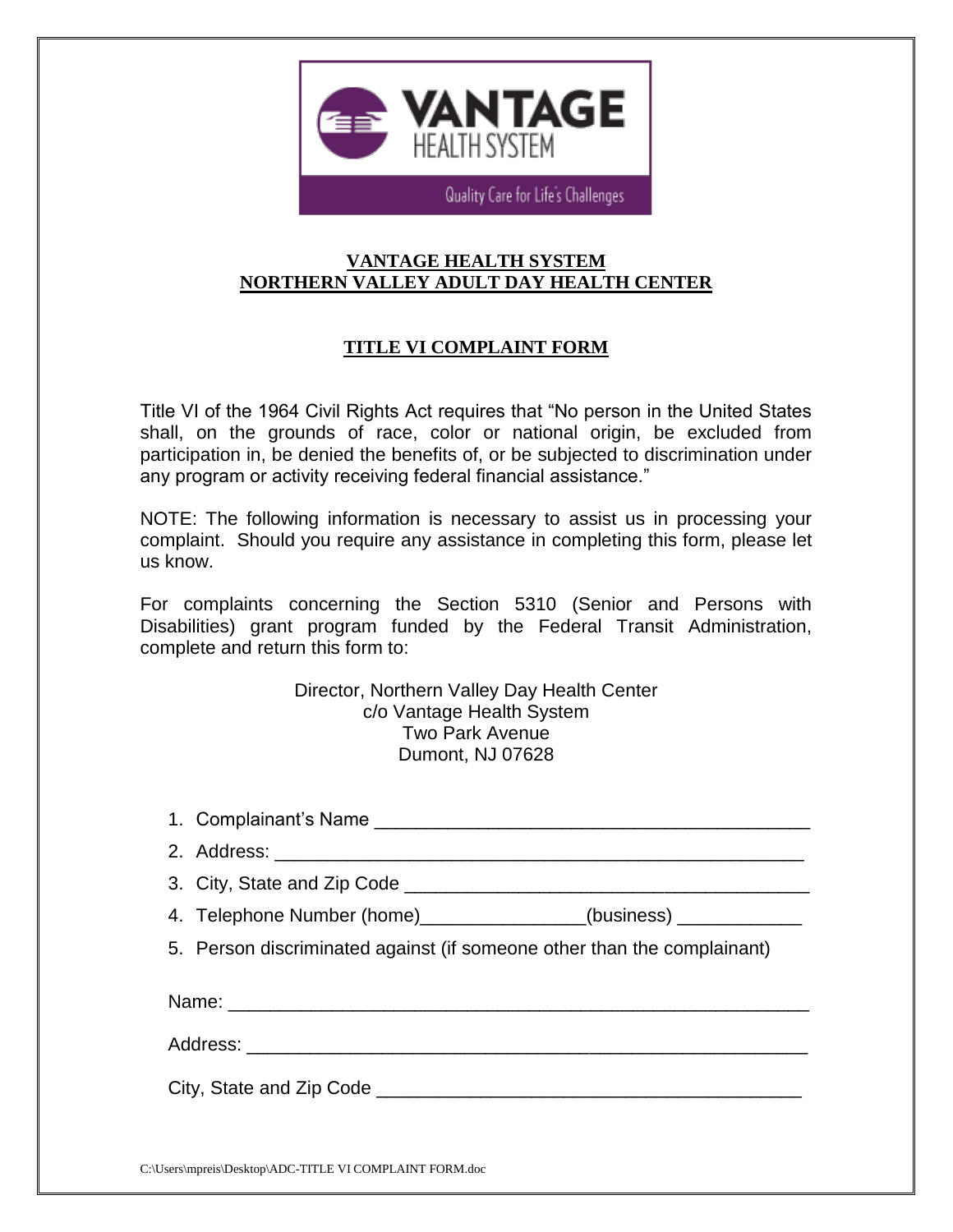

6. Which of the following best describes the reason you believe the discrimination took place?

Was it because of your: (check reason)

a. Race/Color \_\_\_\_\_\_\_\_\_\_\_\_\_\_ c. Age \_\_\_\_\_\_\_\_\_\_\_\_\_\_\_\_\_\_\_

b. National Origin \_\_\_\_\_\_\_\_\_\_\_\_ d. Disability \_\_\_\_\_\_\_\_\_\_\_\_\_\_\_

7. What date did the alleged discrimination take place and the location? Explain what happened and whom you believe was responsible. Please use the back of this form if additional space is required.

\_\_\_\_\_\_\_\_\_\_\_\_\_\_\_\_\_\_\_\_\_\_\_\_\_\_\_\_\_\_\_\_\_\_\_\_\_\_\_\_\_\_\_\_\_\_\_\_\_\_\_\_\_\_\_\_

| 8. Have you filed this complaint with any other federal, state, or local agency;<br>or with any federal or state court? ______Yes _______ No |
|----------------------------------------------------------------------------------------------------------------------------------------------|
| If yes, check all that apply:                                                                                                                |
| ____ Federal Agency ______ Federal court _____ State agency                                                                                  |
| Local agency<br>State court                                                                                                                  |
|                                                                                                                                              |

9. Please provide information about a contact person at the agency where the complaint was filed.

Name: \_\_\_\_\_\_\_\_\_\_\_\_\_\_\_\_\_\_\_\_\_\_\_\_\_\_\_\_\_\_\_\_\_\_\_\_\_\_\_\_\_\_\_\_\_\_\_\_\_\_\_\_